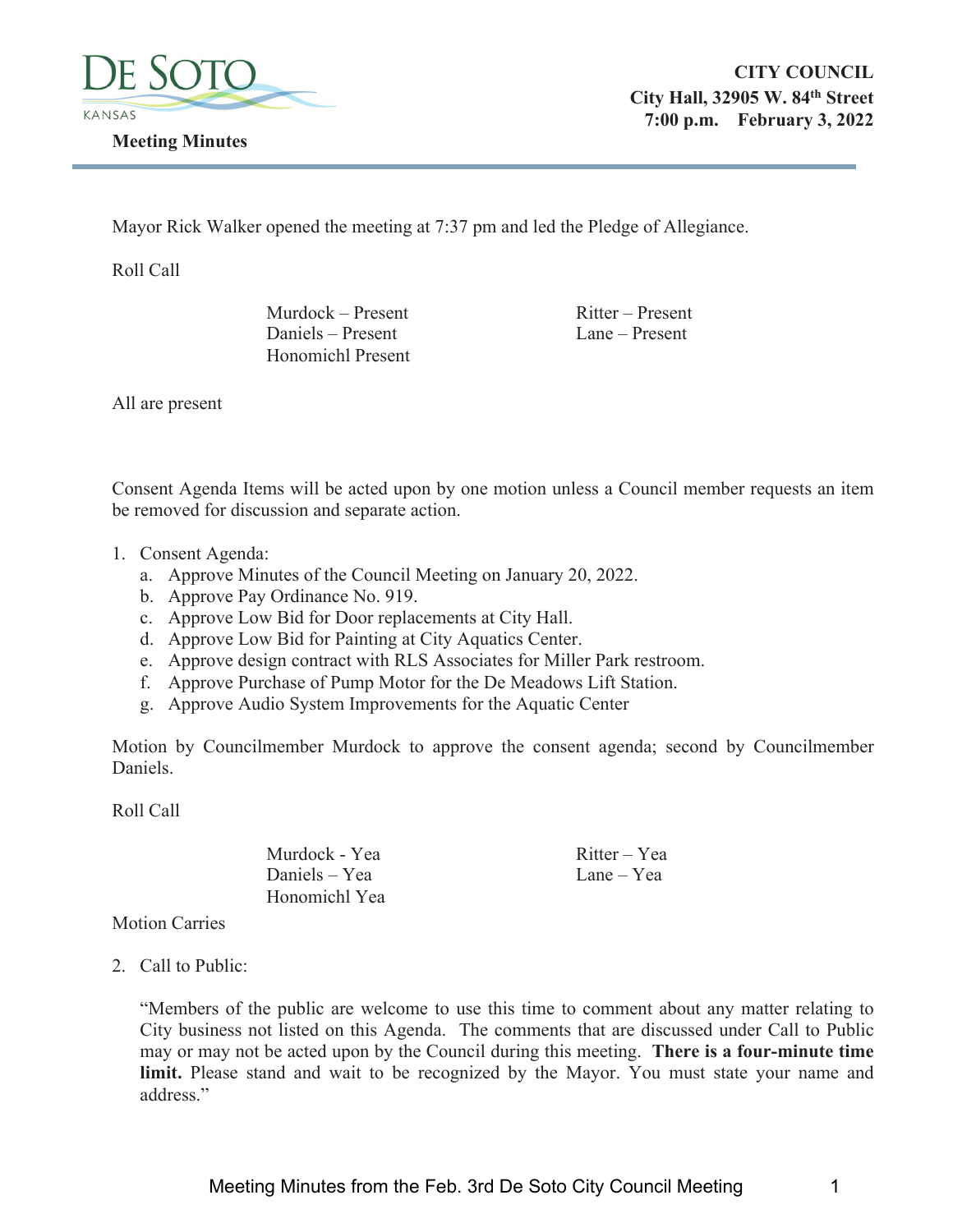| Speaker# | Name       | Address          | Topic                                     |
|----------|------------|------------------|-------------------------------------------|
|          | Linda Lane | 9355 Cedar Creek | She discussed the sculpture outside of    |
|          |            | Road             | city hall on behalf of the arts council.  |
|          |            |                  | She asked council to discuss the          |
|          |            |                  | placement of art piece and timeline for   |
|          |            |                  | replacement or purchasing the             |
|          |            |                  | sculpture. Staff will review the contract |
|          |            |                  | and report back to council at the next    |
|          |            |                  | meeting. She also discussed a request     |
|          |            |                  | for a dedicated budget line-item for arts |
|          |            |                  | programing.                               |

## 3. Old Business:

a. Consider Resolution 1066 Granting Limited Special Exception for Evergy from Underground Requirement of City Right-of-Way Regulations.

Council member Ritter has recused himself from this item and left the room at 7: 43 pm.

Mr. Patrick Reavey, City Attorney, led on this item. He reminded the council of the discussion from October on this item. Mr. Patrick Reavey outlined the resolution and his conversations with Evergy. The council discussed the power lines connecting the Merek property on 87<sup>th</sup> street. Councilmember Honomichl discussed the language of the resolution. The council discussed the locations of the overhead lines around 87<sup>th</sup> street and sunflower road on the eastern edge of the Merek property. Councilmember Honomichl suggested that the city review its utility regulations to meet this criterion instead of granting an exception. The council discussed the placement of the overhead lines. Councilmember Honomichl discussed his preference to see a difference between residential and commercial or residential requirements. Councilmember Daniels asked about the location of the overhead powerline near the property. The Council discussed language of the resolution regarding the city limits.

Motion by Councilmember Honomichl to approve resolution 1066 with an edit to the first paragraph and exhibit A as it pertains to the land within De Soto city limits of De Soto. Second by Councilmember Daniel.

Roll Call

Daniels – Yea Lane – Yea Honomichl Yea

Murdock - Yea Ritter – Abstained

Motion Carries.

Councilmember Ritter returned to the room at 8:10 pm.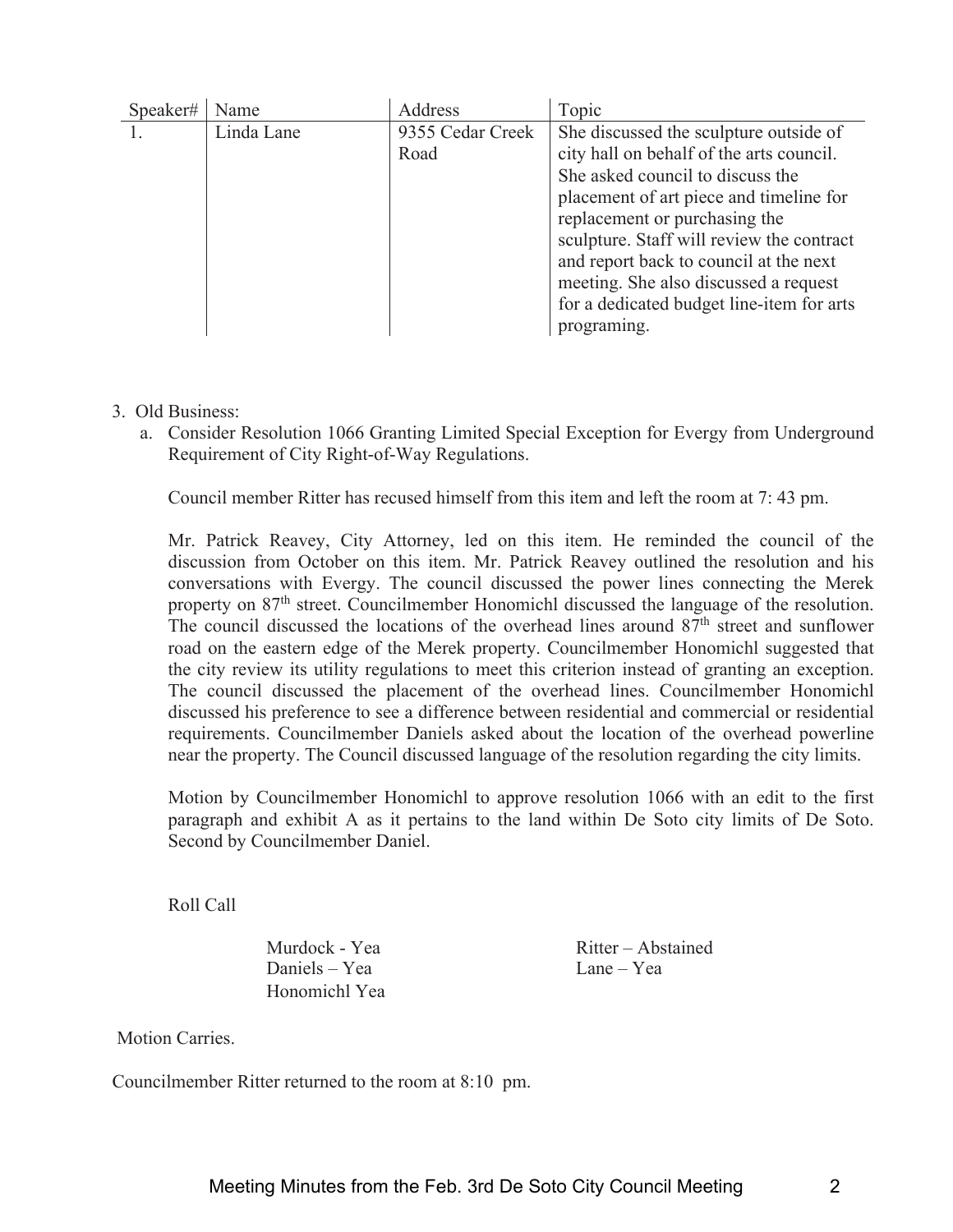- 4. New Business:
	- a. Consider Bids for the Miller Park Drainage Project.

Mr. Mike Brungardt, City Administrator, led on this item. He reminded the council of the agreement between the city and Affinis Engineering to perform the design for the Miller Park Drainage Project. He mentioned the original estimate of \$237,000 and discussed the project scope. He announced that the revised engineers estimate was approximately \$280,000. The city sent the project out for bid and received 8 responses. The low bid was \$282,758. He recommended the council accept the low bid from Louise & Sons Excavating of Kansas City, Kansas in the total amount of \$282,758.26 and authorize a contingency of \$17,000 from the capital improvement fund.

Motion by Councilmember Murdock to accept the low bid from Louise & Sons Excavating of Kansas City Kansas in the total amount of \$282,758.26 and authorize the City Administrator to allocate a contingency of \$17,000 from the capital improvement fund; second by Councilmember Lane.

Roll Call

| Murdock - Yea | Ritter-Yea |
|---------------|------------|
| Daniels – Yea | Lane – Yea |
| Honomichl Yea |            |

Motion carries.

b. Consider Ordinance 2530 Annexing 10-acre parcel at  $95<sup>th</sup>$  and Waverly Into the City.

Mr. Brad Weisenburger led on this item. He outlined the voluntary annexation of 9.8 acres adjacent to the existing city boundary. The property is currently zoned under Johnson County zoning as Rural Agricultural (RUR). He announced that the property will need to be rezoned within 90 days of the annexation into De Soto. The council discussed the property owner's plan to split the parcel.

Motion by Councilmember Murdock to adopt ordinance 2530; second by Councilmember Honomichl.

Roll Call

Murdock - Yea Ritter – Yea Daniels – Yea Lane – Yea Honomichl Yea

Motion Carries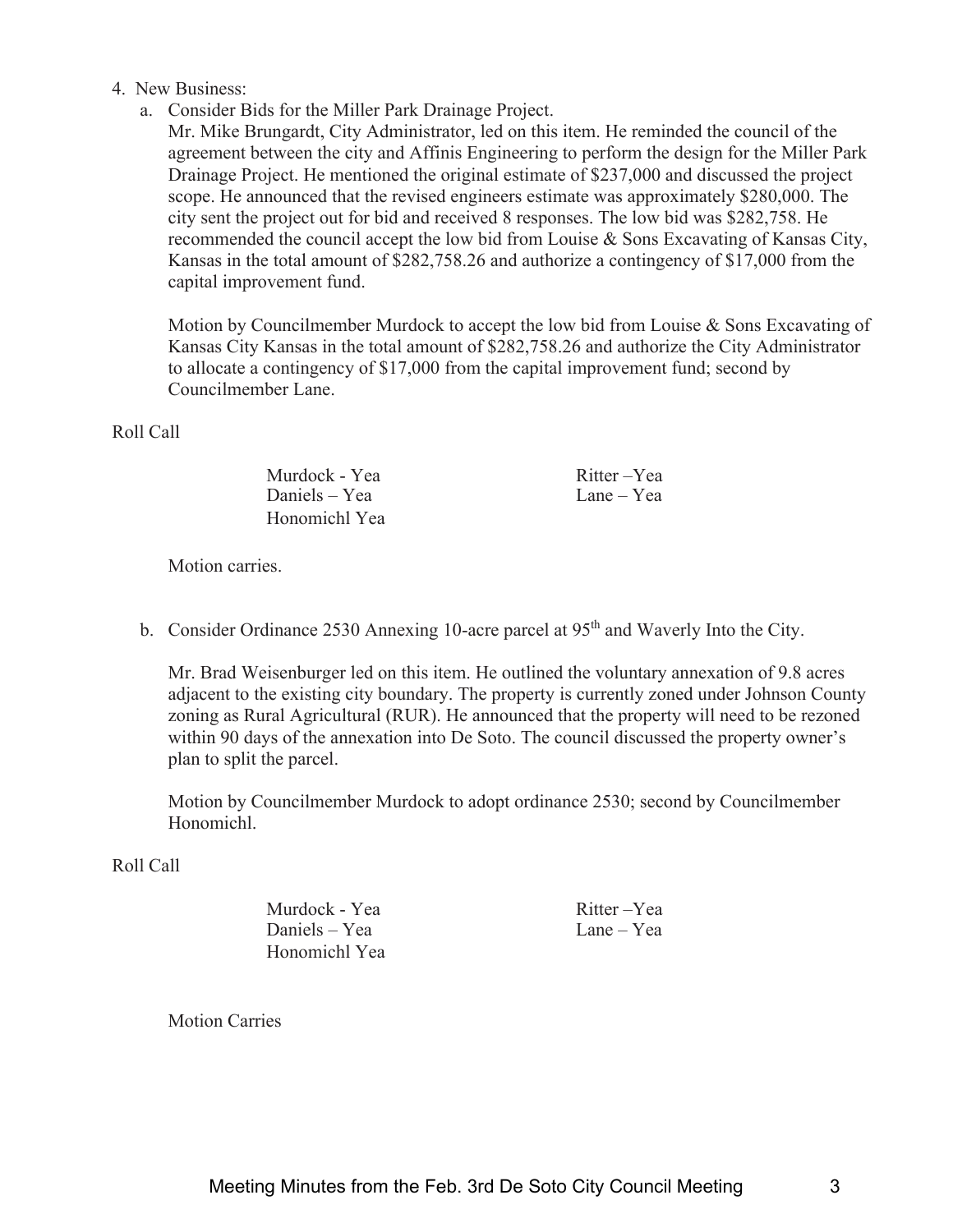c. Consider Text Amendment Recommended by the Planning Commission for eating establishments within the city.

Mr. Brad Weisenburger led on this item. He announced that the owner of Mr. Goodscents would like to have restaurant sale and food delivery services in the M-1 zoning district. Mr. Weisenburger discussed the impact of the change and how future developments in the M-1 district may require additional changes to the zoning of the M-1 District. The council reviewed the requirements for a commercial and industrial kitchen in the M-1 district. The council discussed the long -term effects of changing the zoning. The council discussed the regulations regarding food trucks. Mr. Weisenburger outlined the actions taken by the Planning Commission and the public notices sent out. As a result, he recommended that the council send the recommendation back to the Planning Commission.

Motion by Councilmember Honomichl to remand the text amendment back to the Planning Commission with the direction to study the zoning of C1, C2, M1 district regarding retail restaurant and food delivery services and bring back recommendations to the city council; second by Councilmember Murdock.

Roll Call

Murdock - Yea Ritter – Yea Daniels – Yea Lane – Yea Honomichl Yea

Motion Carries.

d. Consider Proposals for Stage Cover Structure.

Mr. Brungardt, City Administrator, led on this item. He outlined the plan for the stage cover structure at Riverfest Park, the budget estimate, and timeline for project completion. Mr, Brungardt noted that the stage would not be completed until after the summer concert series. Mr. Brungardt led on announced that the low bid was \$282,480. He introduced Mr. Pickert to review the stage cover and outlined some potential design changes that could lower the overall costs. Councilmember Ritter asked if the stage design could be equipped with lighting for summer concerts. Mr. Pickert said some stationary lights could be mounted on the structure. Councilmembers Murdock and Honomichl discussed seeking grants to pay for the stage cover. The council discussed the option of tabling the item until a funding source can be identified and asked for the project to be redesigned to lower the construction costs.

Motion by Councilmember Murdock to table the item and seek revisions to design and come back to council; second by Honomichl.

Roll Call

Murdock - Yea Ritter – Yea Daniels – Yea Lane – Yea Honomichl Yea